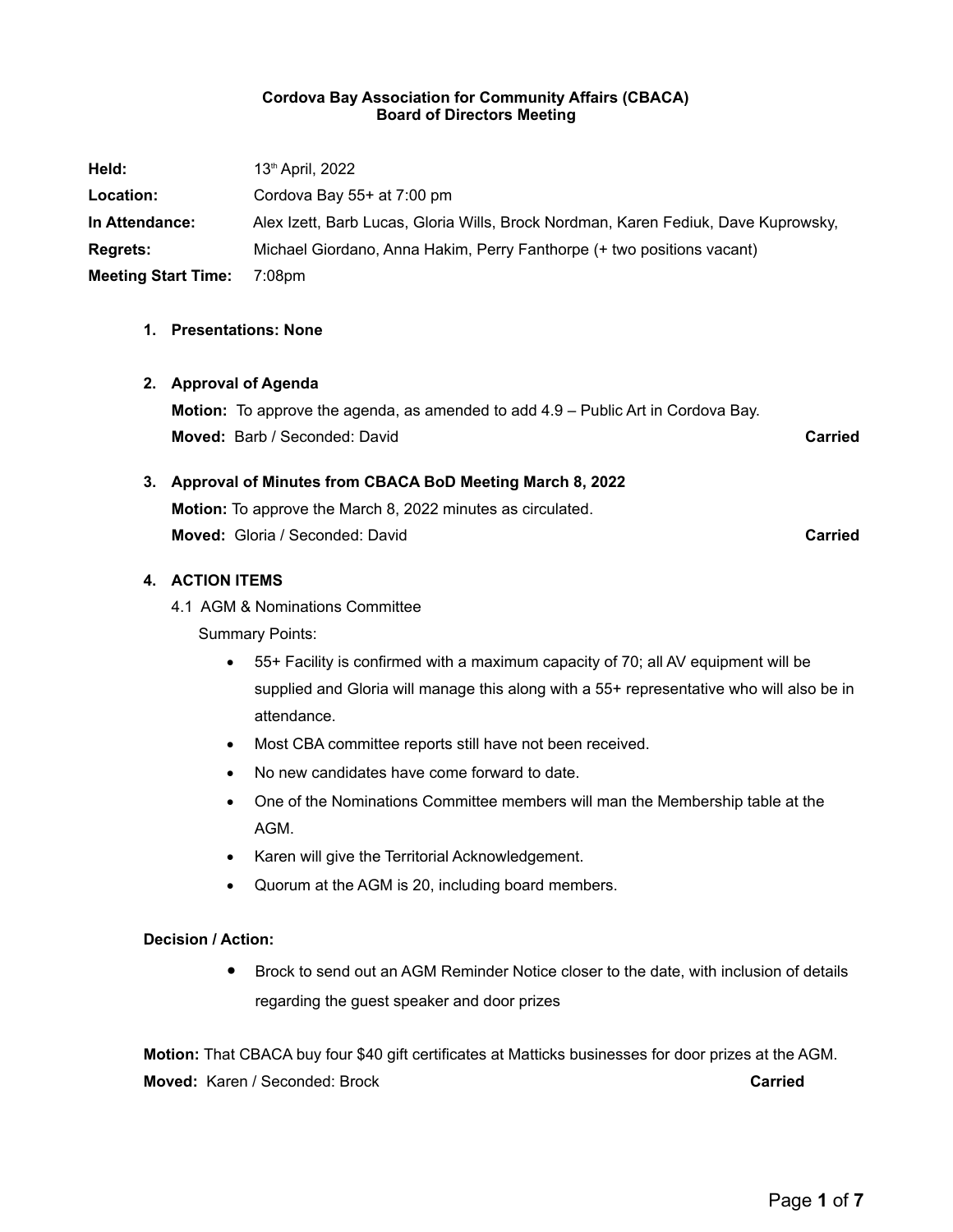**Motion:** That CBACA give 55+ a donation of \$300 for our AGM and facility use for board meetings over the year.

**Moved:** Alex / Seconded: Gloria **Carried**

4.2 Leadership Victoria Submission

Summary Points:

 CBACA was successful in our nomination of Brian Thom, UVic Associate Professor in the Dept.of Anthropology, in the Extending Reconciliation category of these annual awards.

#### **Decision / Action:**

- Alex will include this information in his President's Report at the AGM.
- 4.3 Cordova Bay LAP Update

Summary Points:

- The Cordova Bay LAP has been fully adopted by Saanich Council and is now in use.
- 4.4 Review of all Action Items from March 8, 2022 board meeting
	- a) Board members to submit their reports for the AGM to Alex. **Outcome: To Be Done.**
	- b) Brock / David to prepare for election voting on the night.

### **Outcome: Done.**

c) Barb to send Brock and David contact info for potential Nomination Committee members.

- **Outcome: Done**.<br> **d)** Barb to purchase a gift certificate for retiring board member from a local business.
- **Outcome: Done**.<br> **e**) Barb to speak in person, on behalf of the Board, at the Public Hearing (PH) on the LAP on March 15th.

**Outcome:** D**one.**

f) Subject to the outcome of the PH, Alex to contact Cam Scott at Saanich re "guest speaker" at the AGM.

**Outcome: Done.**

- g) Brock / David to get notice out to members regarding board elections. **Outcome: Done.**
- h) Karen / Gloria to finalize questions for Reuben regarding potential changes to CBACA website / security procedures and request a quote. **Outcome: Done.**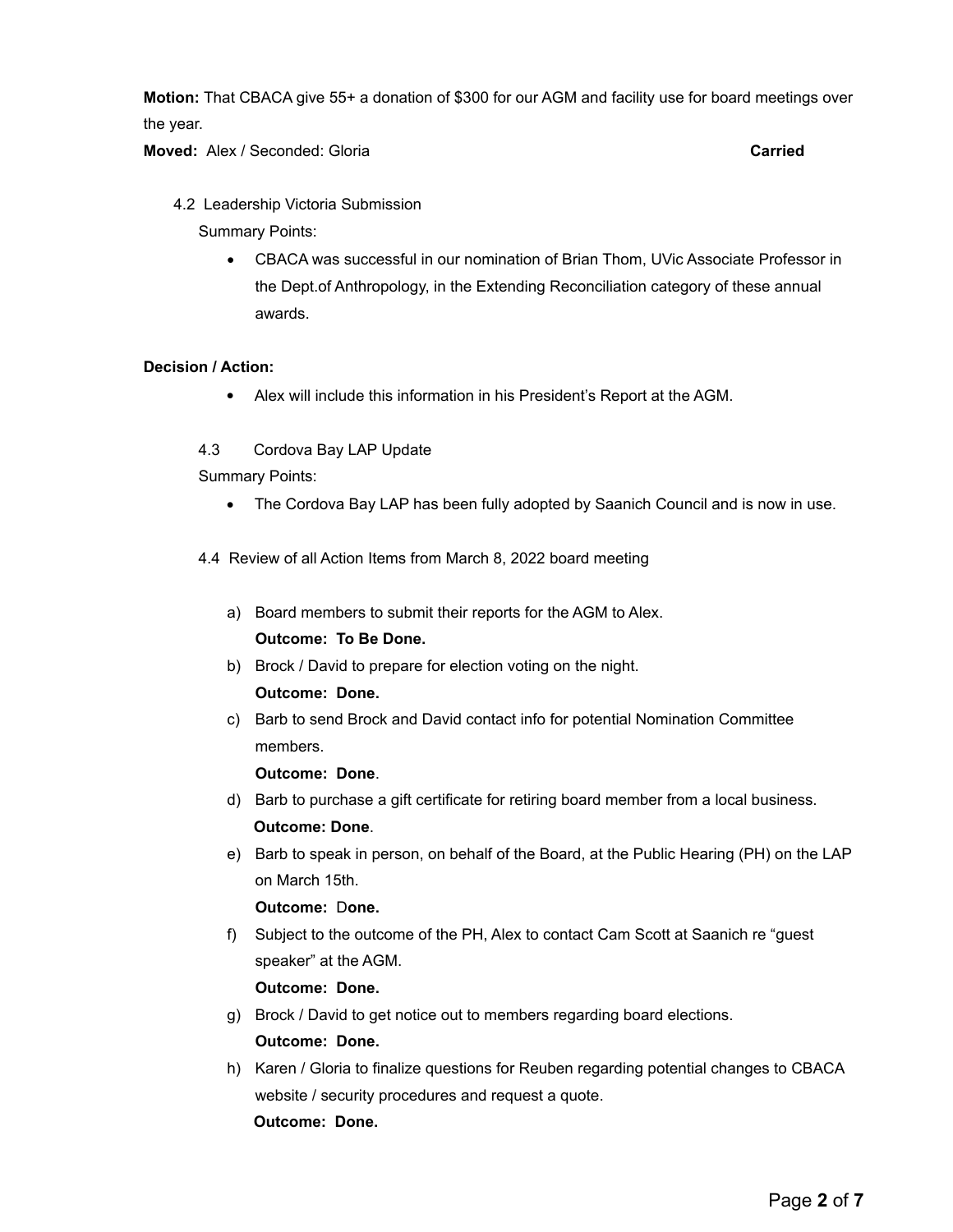- i) David to contact UVic regarding the Cordova Bay totem pole currently located at UVic. **Outcome: To be Done.**
- j) Cordova Bay Public Art (in whatever form) to be moved to the agenda as an ongoing Action Item.

**Outcome: Done.** 

k) David to send Alex information regarding the aviation issue brought to CBACA by a resident up on the ridge.

**Outcome: Dropped. Alex has responded to the resident.**

- l) Transportation Committee to work on drafting a "Common Transportation Topic" article for our website, which would include links to related Ministries / organizations etc. **Outcome: Leave with Anna and the TC.**
- m) Gloria to contact Reuben for a password re-set for the generic membership email. **Outcome: Done.**
- n) Karen and Perry to sort out the issue with e-transfers for payment of membership fees. **Outcome: Done.**
- o) Mike to confirm with The Haro when the CBACA bulletin board will be erected. **Outcome: To Be Done.**
- p) The Trio sub-committee will be revisited once Aragon is ready to move forward. **Outcome: To Be Done.**
- q) Brock to prepare and purchase an ad specific to Cordova Bay area for our social media to get more "eyes" on the Cordovan photo contest. **Outcome: Done.**
- 4.5 Cordova Bay shoreline Rip Rock Issue

Tabled.

### 4.6 Cordova Bay Day

Summary Points:

- $\bullet$  Date has been "set" at June 25<sup>th</sup>, but this is still flexible.
- This will be decided at the follow-up Board meeting immediately after the AGM.
- 4.7 Community Amenity Contributions List

Summary Points:

- This is on the Action Item agenda for tracking and board awareness purposes.
- 4.8 News Release and Article re CBACA Scholarships

Summary Points:

• Karen has received confirmation that Claremont has no concerns about her CBACA article on our Claremont scholarships.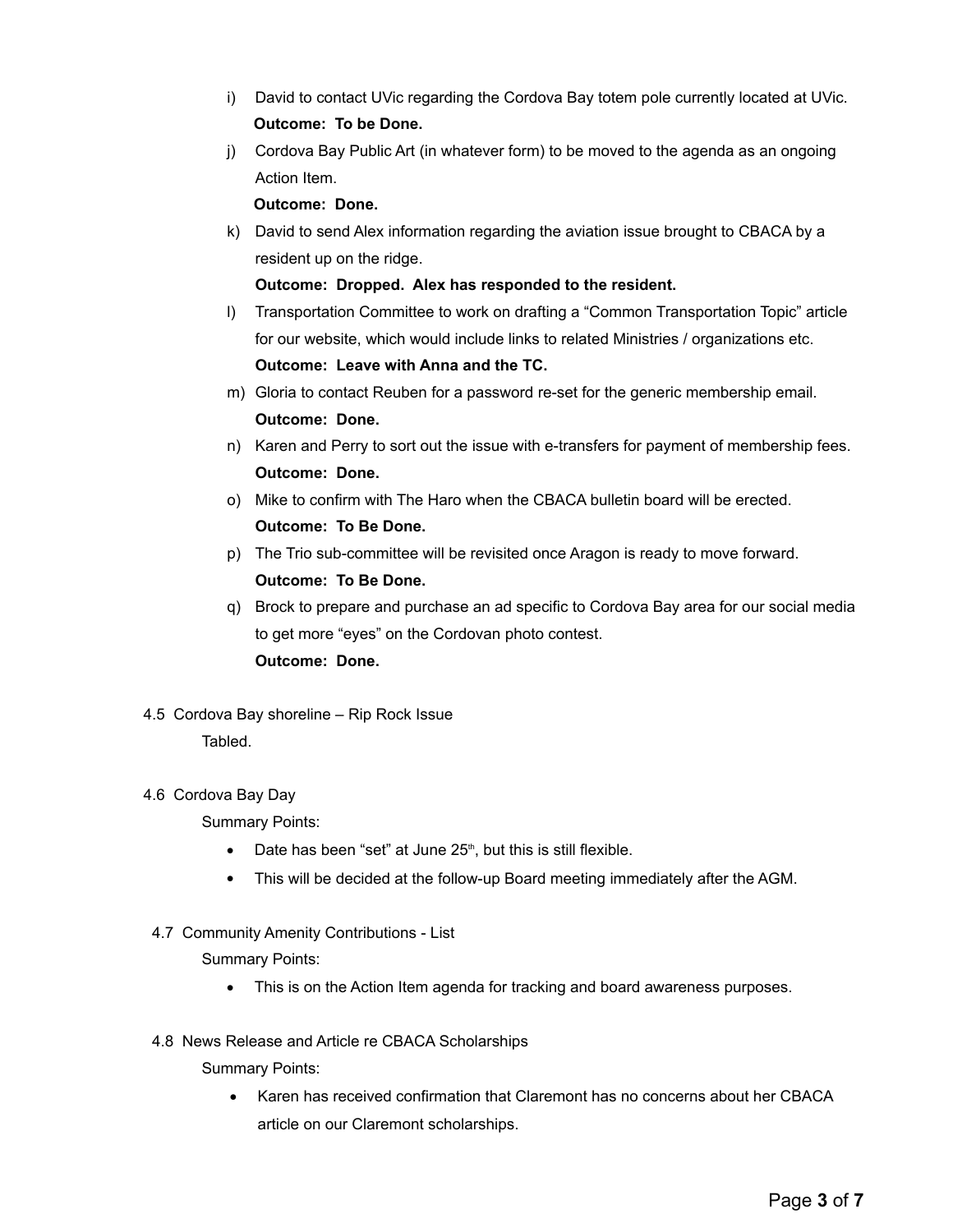The last Cordovan was sent to Saanich News but Brock did not have any uptake from them on any article we had in it.

### **Decision / Action:**

- Brock to send the Scholarship article to Saanich News for possible inclusion in an upcoming issue.
- 4.9 Public Art in Cordova Bay

Summary Points:

 This will remain on the Action Item agenda points for tracking purposes and Board information.

# **5. NEW BUSINESS**

5.1 Correspondence

Summary Points:

- Various correspondence from Saanich Mayor on updates of District of Saanich initiatives; all circulated to the Board.
- Correspondence from a neighbourhood group requesting CBACA assistance in circulating info on their Ukrainian Refugee Appeal – this was put out on mail chimp to our members. All responses were forwarded to the organizing group.
- Correspondence from residents regarding:
	- i. CBACA reasons for supporting the LAP Barb responded to this inquiry.
	- ii. The aviation issue Alex has responded
	- iii. The shoreline rip-rock issue forwarded to Mike.
	- iv. Affordable housing in Cordova Bay the resident was referred to Saanich
	- v. The possible upcoming closure of the Beach House due to its recent sale Alex has responded.
	- vi. Membership on the Planning Committee forwarded to Mike.
- Correspondence from Lana Popham's office regarding a poster initiated by her office of "Cut The Loop" on face masks – Brock to respond.
- Correspondence from a UVic student regarding a Research Study this is not something we would normally forward to our membership.

### 5.2 Administration Items:

Summary Points:

 A review of the CBA annual calendar indicated the following upcoming items: regular board meetings; Cordova Bay Day; Saanich Operating Grant application to be submitted.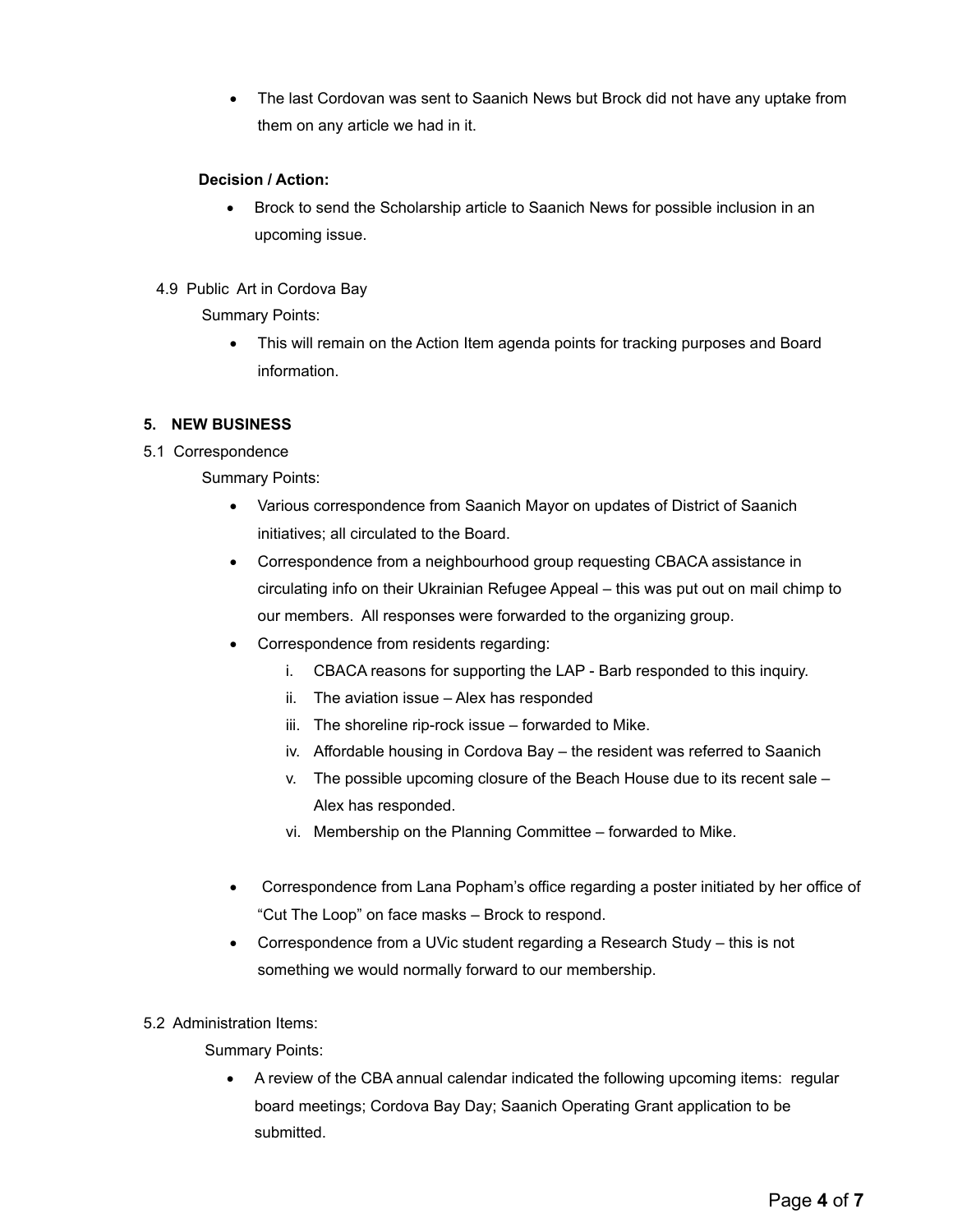### 5.3 Treasurer's Report

Summary Points:

- Balance in GIC's of about \$21K
- \$667 worth of cheque written over the last month for volunteer thank-you's, Katarina Bookkeeping, Zoom costs, and the Cordovan.
- E-transfer issue has been resolved.
- CBACA accounts are reviewed, never audited. This is due to cost.

# **Decision / Action:**

- The Board recommended that Katarina's Bookkeeping be engaged to review the records for 2022.
- 5.4 Transportation / Parks Committee (TC)

# Summary Points:

- There are 4 people on the TC
- The recent survey submitted to members resulted in 21 online responses and 6 paper submissions. The results have not yet been tabulated.
- Saanich Parks have done some on-site planning regarding Doris Page Park (DPP); volunteers may come through Saanich's Pulling Together Program.
- TC Terms of Reference have been amended to include parks; this will be reviewed at an upcoming TC meeting.
- Kudos to the Sayward Road residents concerned with traffic along this stretch of the corridor! They have now had both the Mayor of Saanich and, recently, the Saanich Chief of Police in attendance to hear their concerns. This has resulted in a speed reader board and traffic police monitoring and ticketing.
- The World Cup Soccer event will be happening again this Easter weekend. As part of Saanich's permitting for the event, the organizers have a Traffic Management Plan in place.

# 5.5 Membership Report:

Summary Points:

- The Board expressed concern about the annual declining level of membership revenues.
- 5.6 Planning Report

Summary Points:

 Tree Top Heights development is active again and a neighbour is objecting to the development. This goes back to 2020; Mike will look into further.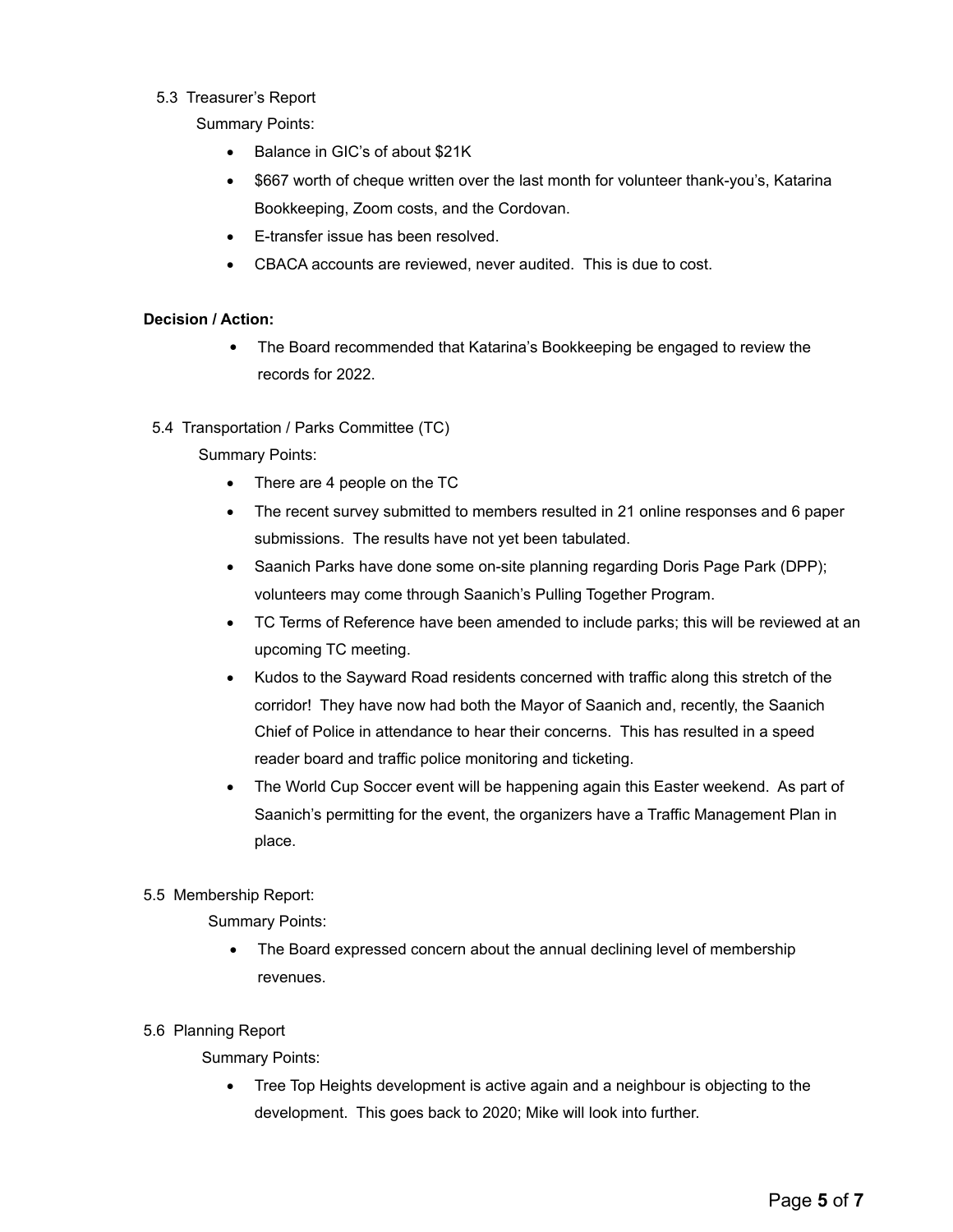- Aragon may still continue to use the Trio property for fill dump. Aragon has re-engaged their architect and may be ready for a presentation this summer.
- Mike will take on Chair of the Trio Sub-committee and all previous 6 sub-committee members have indicated their willingness to be on the committee again.

# 5.7 SCAN Report:

### **Decision / Action:**

 David to email the Board with any pertinent details once he reviews the SCAN minutes from their last meeting.

### 5.8 Public Relations:

Summary Points:

- Readership continues at about a 60% to 75% readership rate on our mail chimp communications with members; the Cordovan had a 75% rate.
- Photo contest submissions were received shortly after the Cordovan was released.
- Social media usage is quite light.
- Brock continues to work on a consistent message as to "Why be a CBACA member?"
- Some of the posters placed in condo lobbies were removed quite quickly.
- Brock now has the key to the Matticks Farm CBACA bulletin board.

### 5.9 Events:

No Report

### 5.10 Website Report:

Summary Points:

- March stats:
- #1 Cordovan with 169 hits
- #2 Home Page with 109 hits
- $#3$  Planning with 42 hits.
- Membership had 21 hits which is an indication that people are looking for information about CBACA.

### **6. OTHER BUSINESS**

6.1 The draw was done for the winner of the Cordovan Photo Contest – congratulations to winner Carmen Leeming.

6.2 Gloria will be away after the AGM until June  $4<sup>th</sup>$  but will be checking her emails.